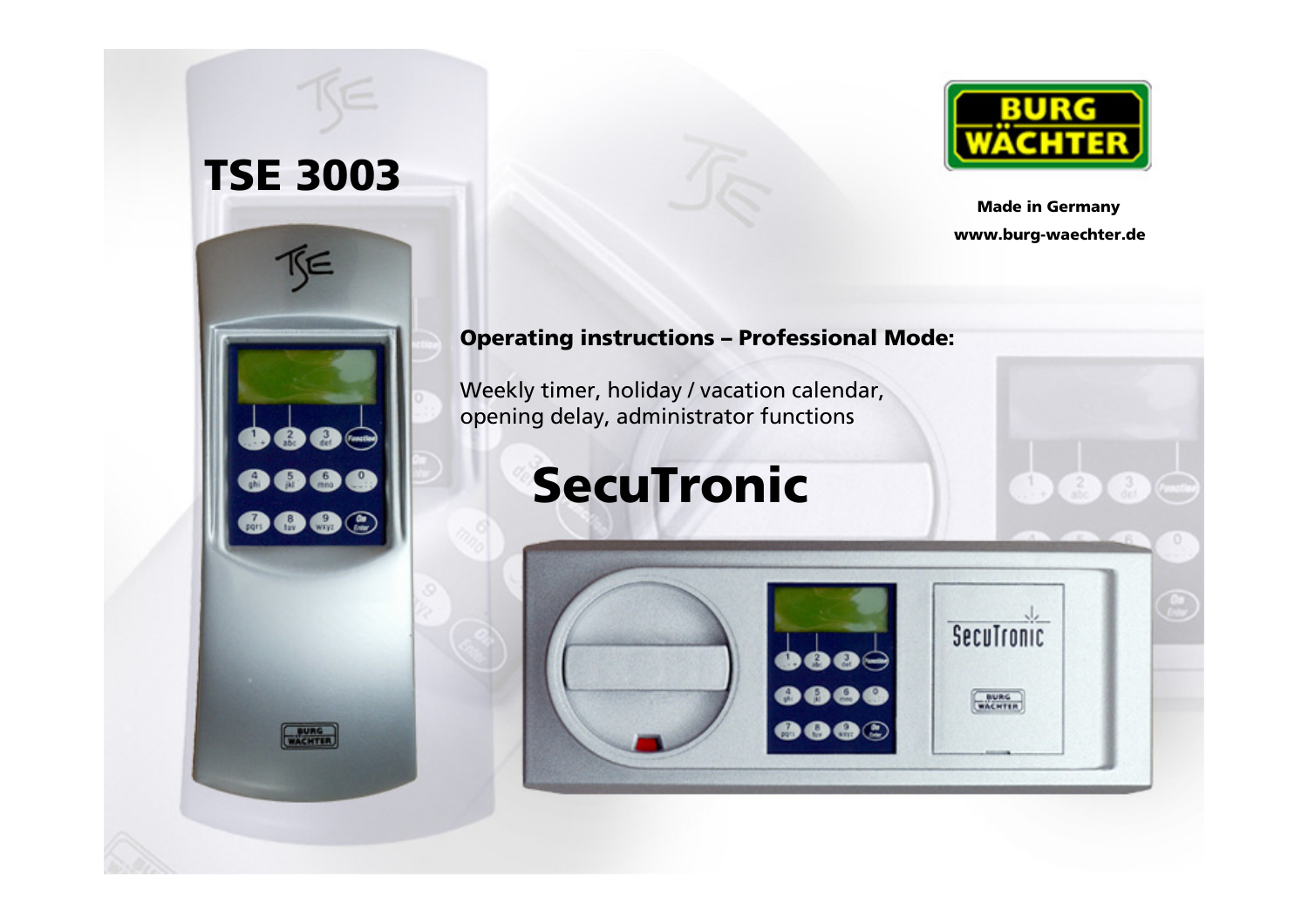## **Contents**



| Options timer B (permanent access) (only available with TSE 3003)  8 |  |
|----------------------------------------------------------------------|--|
|                                                                      |  |
|                                                                      |  |
|                                                                      |  |
|                                                                      |  |
| Displaying or deleting one-time public holidays  13                  |  |
|                                                                      |  |
|                                                                      |  |
| Displaying or deleting permanent holidays  16                        |  |
|                                                                      |  |
|                                                                      |  |
|                                                                      |  |
|                                                                      |  |
|                                                                      |  |
|                                                                      |  |
|                                                                      |  |
|                                                                      |  |
|                                                                      |  |
|                                                                      |  |
|                                                                      |  |
| Input Licence key manufactured and the control of the 27             |  |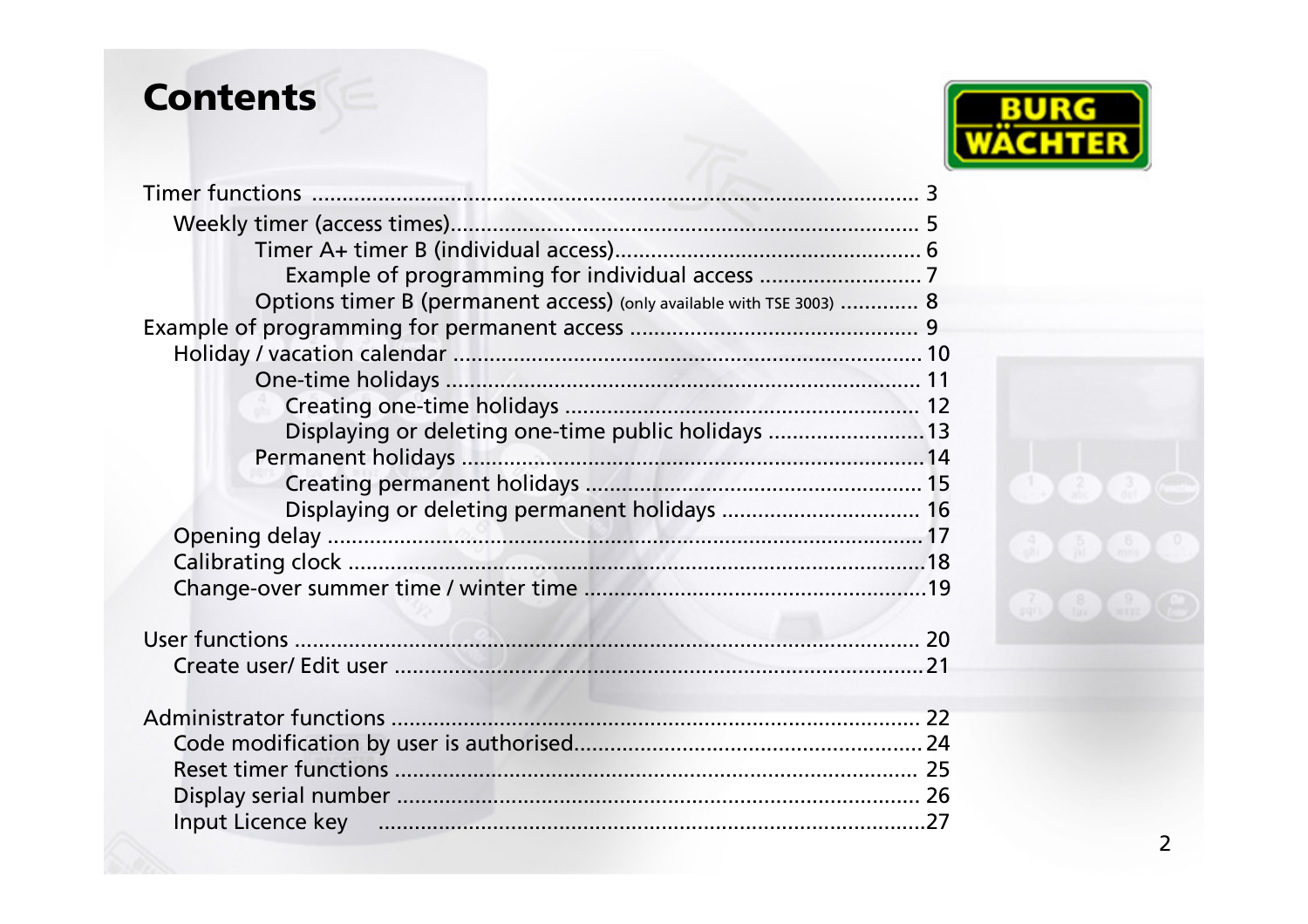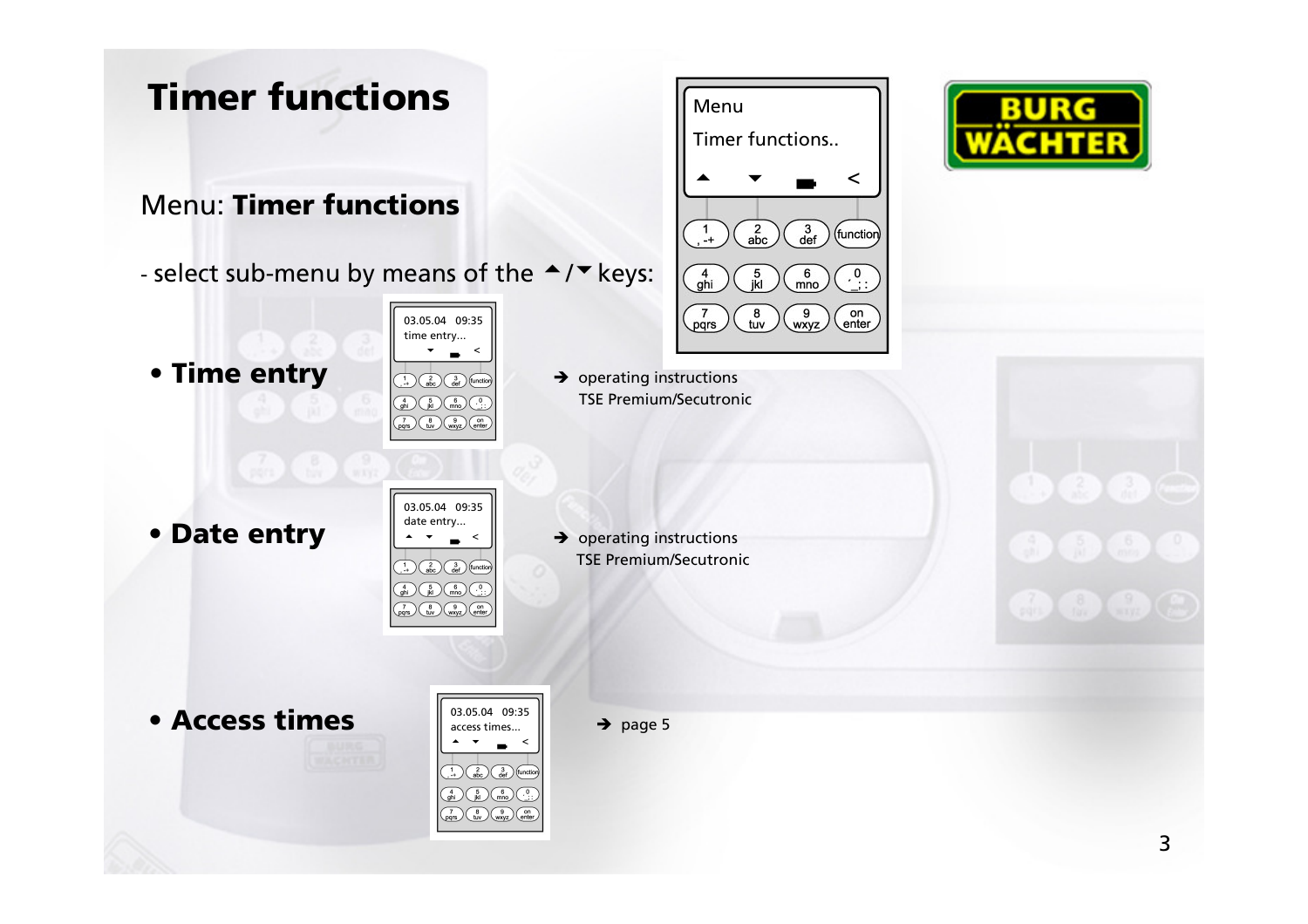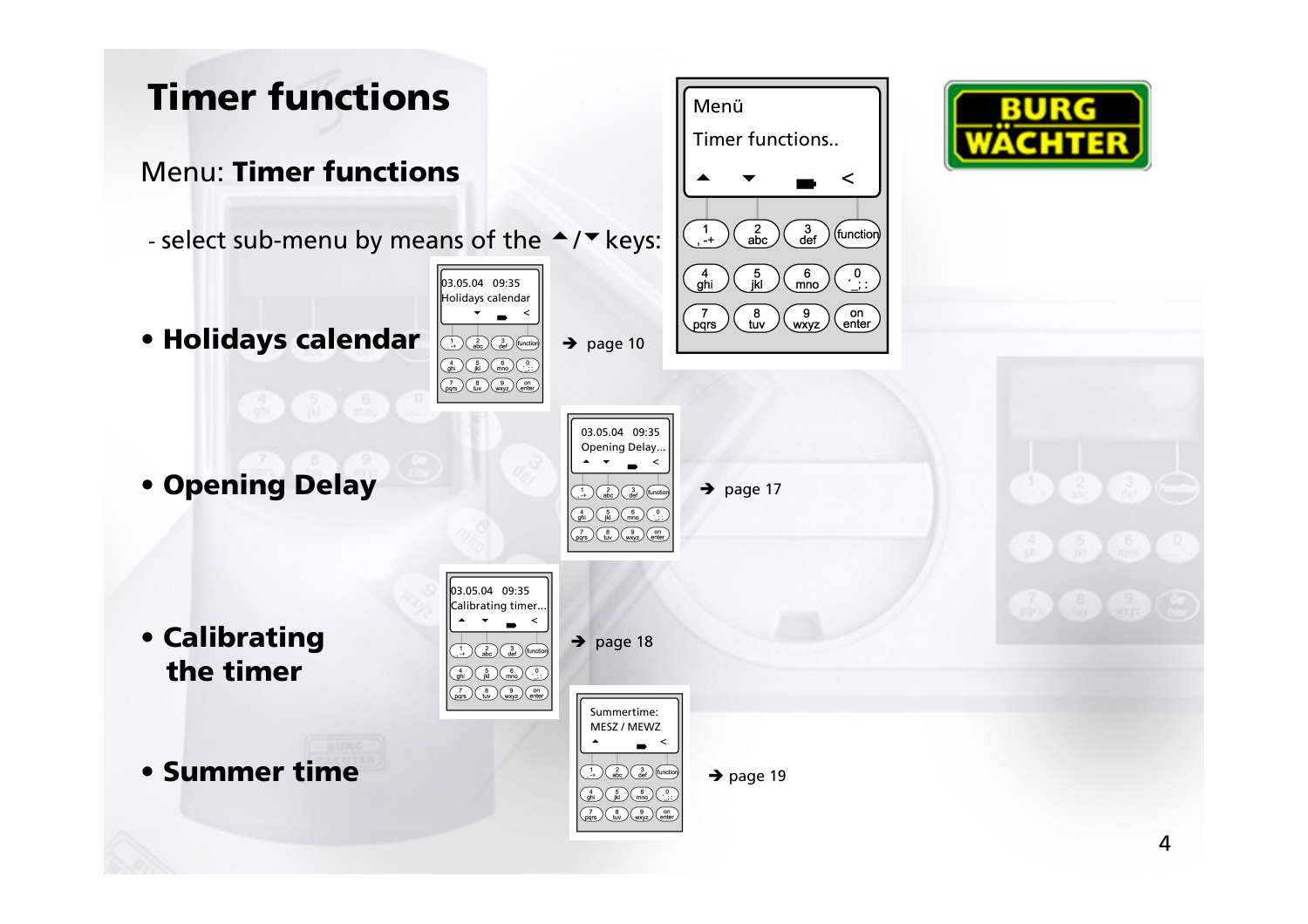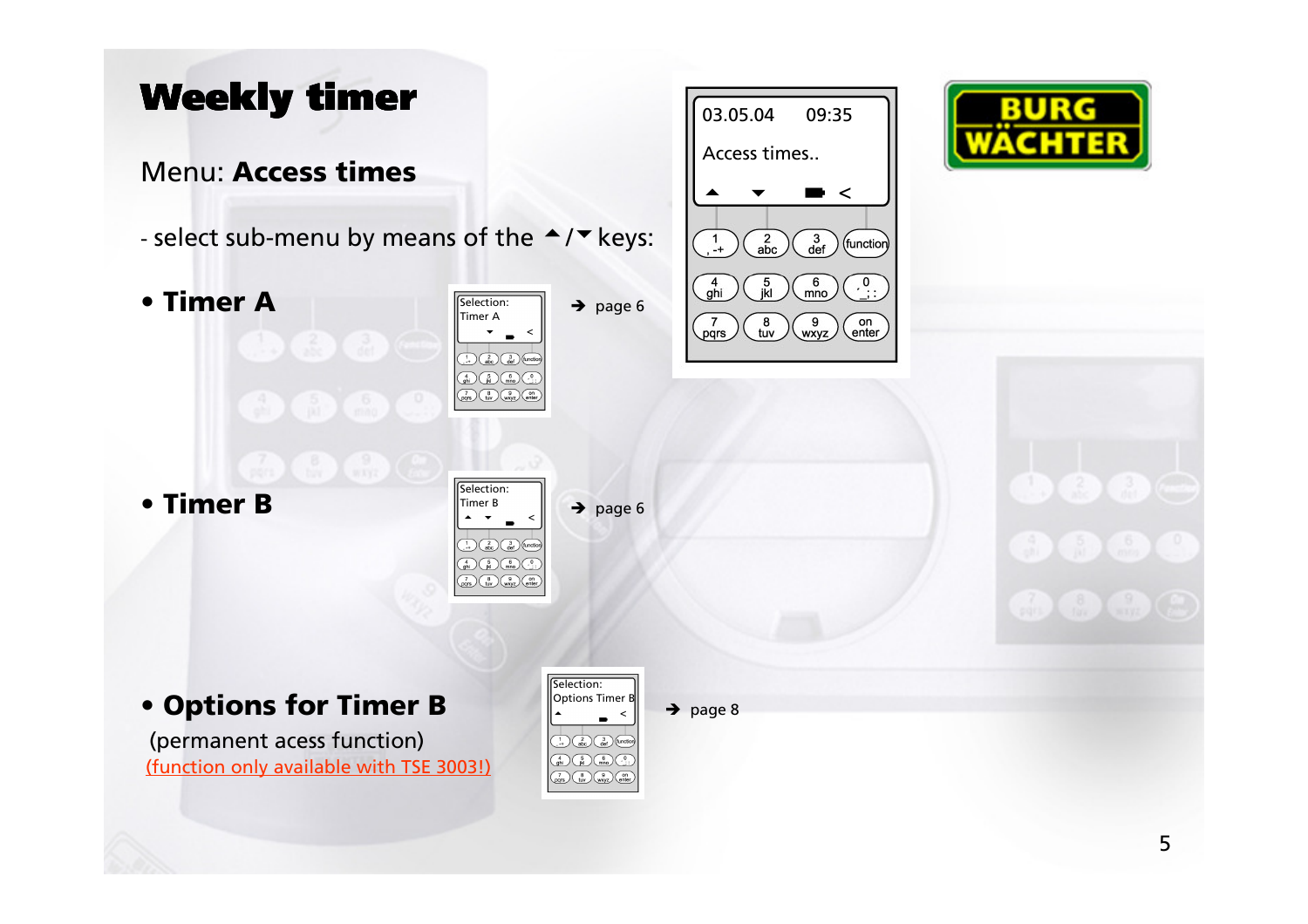#### Menu: Timer A or timer B: (individual access)

- Switch timer A and switch timer B operate independently of each other andeach administer a maximum of 8 time windows, which repeat weekly.
- Users can be allocated to timer A or to timer B or to neither of the timers:  $\rightarrow$  page 21
- If a user has been allocated to one of the timers, the lock is closed for him outside the defined time windows. This applies to all users, with the exceptionof the administrator, who has permanent access.Note: as long as no time window has been defined, the lock is released for allocated users without limitation.
- By means of the  $\triangleq/\triangleq$  keys, the individual time windows can be created or edited or edited.
- When editing the time windows, individual days (e.g. MO, TU, ... SU) can beselected or the following time periods: Mo-Fr, Sa-So, Mo-SuOFF means that the time window has been deactivated.
- Example: time window 1 No. 1 Days: Mo-Fr

Monday-Friday **ON: H:M 08:00**<br>8 - 14<sup>30</sup> hours **OFF: H:M 14:30** 8 - <sup>14</sup><sup>30</sup>hours OFF: H:M 14:30





<u>HM</u> means: H: HourM: Minute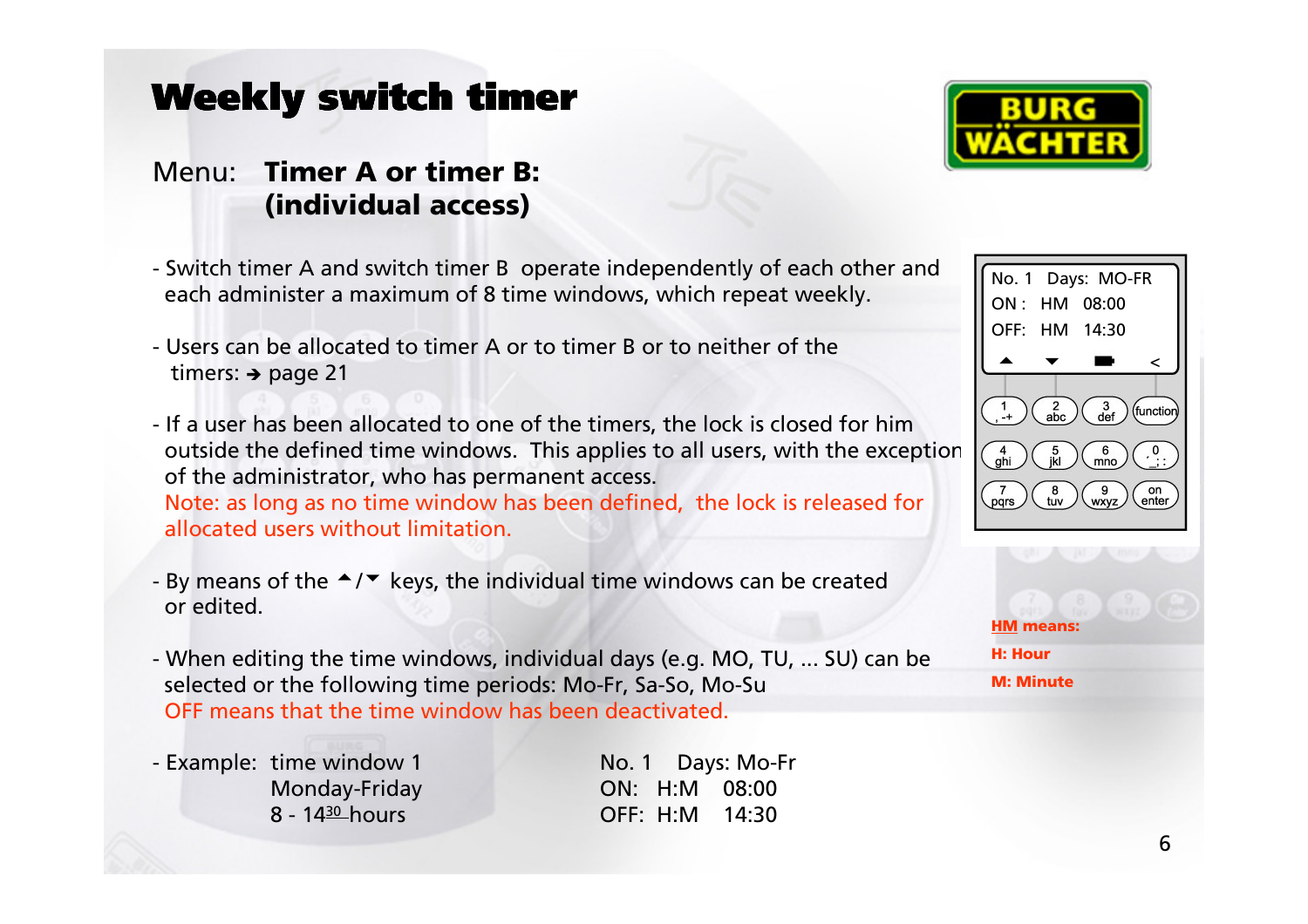

### • Example of the programming of timer A or timer Solicitor's office:

| Solicitor (=Administrator):                      |                                                                              | Not allocated to any timer, unlimited access                   |                                                                                                      |
|--------------------------------------------------|------------------------------------------------------------------------------|----------------------------------------------------------------|------------------------------------------------------------------------------------------------------|
| Staff:                                           | Allocated to timer A<br>Time window 1:<br>Time window 2:<br>Time window 3:   | $Mo - Fr$ , 8-16 hours<br>Fr, 7-7:59 hours<br>Sa, 8-11 hours   | No. 3 Days: SA<br>ON:HM<br>08:00<br>OFF: HM<br>11:00                                                 |
| <b>Cleaners:</b><br><b>LWAYE</b><br>ped you have | Schaltuhr B zugeordnet<br>Time window 1:<br>Time window 2:<br>Time window 3: | $Mo - Fr, 8-10 hours$<br>Tu, 17-19 hours<br>Fr, 14-16:59 hours | $\frac{3}{\text{def}}$<br>(function<br>$\frac{5}{\mathsf{ikl}}$<br>mno<br>on<br>enter<br><b>WXVZ</b> |

 If time windows are programmed overlapping, the command which was processed last of allwill determine the status of the lock. This allows very flexible programming. Example: Time window 1: Mo-Fr, 8-16 hours Time window 2: Fr, 14:30 - 15 hours The lock is open Mo-Th from 8-16 hours. On Friday it is only open from 8-15 hours becausethe lock switches to "closed" at 15 hours.

...............................................................................................................................................

If for one particular time of day (e.g. 14 hours) ON and OFF times are programmed, the OFF command has the higher priority and the lock will be closed.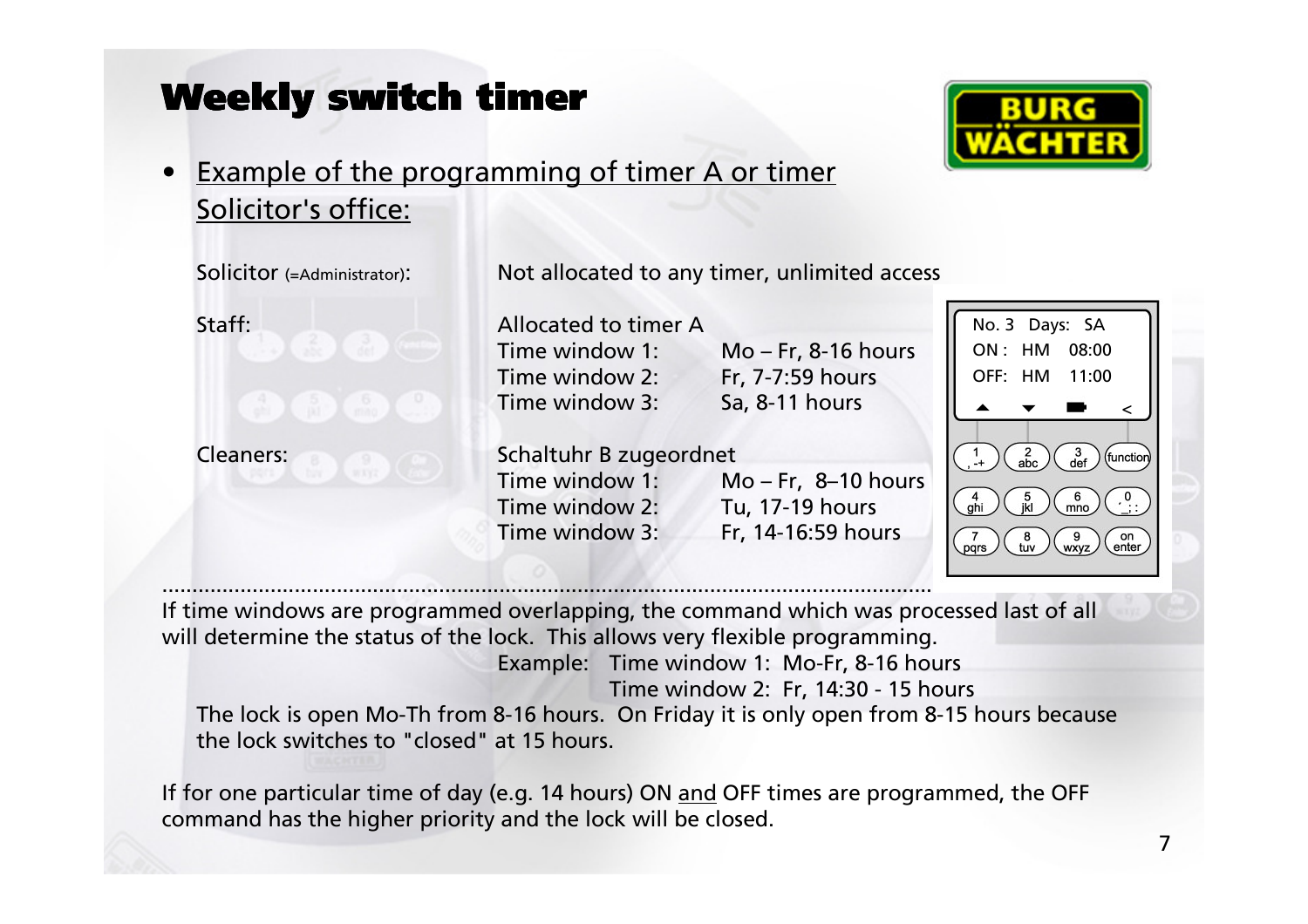## Menu: Options for timer B: (permanent access function)

(this function is only available with TSE 3003!)

- By means of the  $\triangleq/\triangleq$  keys, the default setting "individual access" can be<br>changed to "permanently access" changed to "permanently access".
- The lock continues to function as it did in the "individual access" setting (**→** page 6)
- IN ADDITION, after every code entered for a user allocated to timer B or to the administrator, the question will appear on the display asking whetherthe lock should remain unlocked:
	- If this is confirmed by pressing the enter key, the TSE will remainunlocked.
	- If the enter key is not pressed, the lock will operate againautomatically: this means it cannot remain open by accident.

- When the time window ends, the TSE will automatically be locked; this makes it impossible for the lock to remain open by accident, for example in the evening!



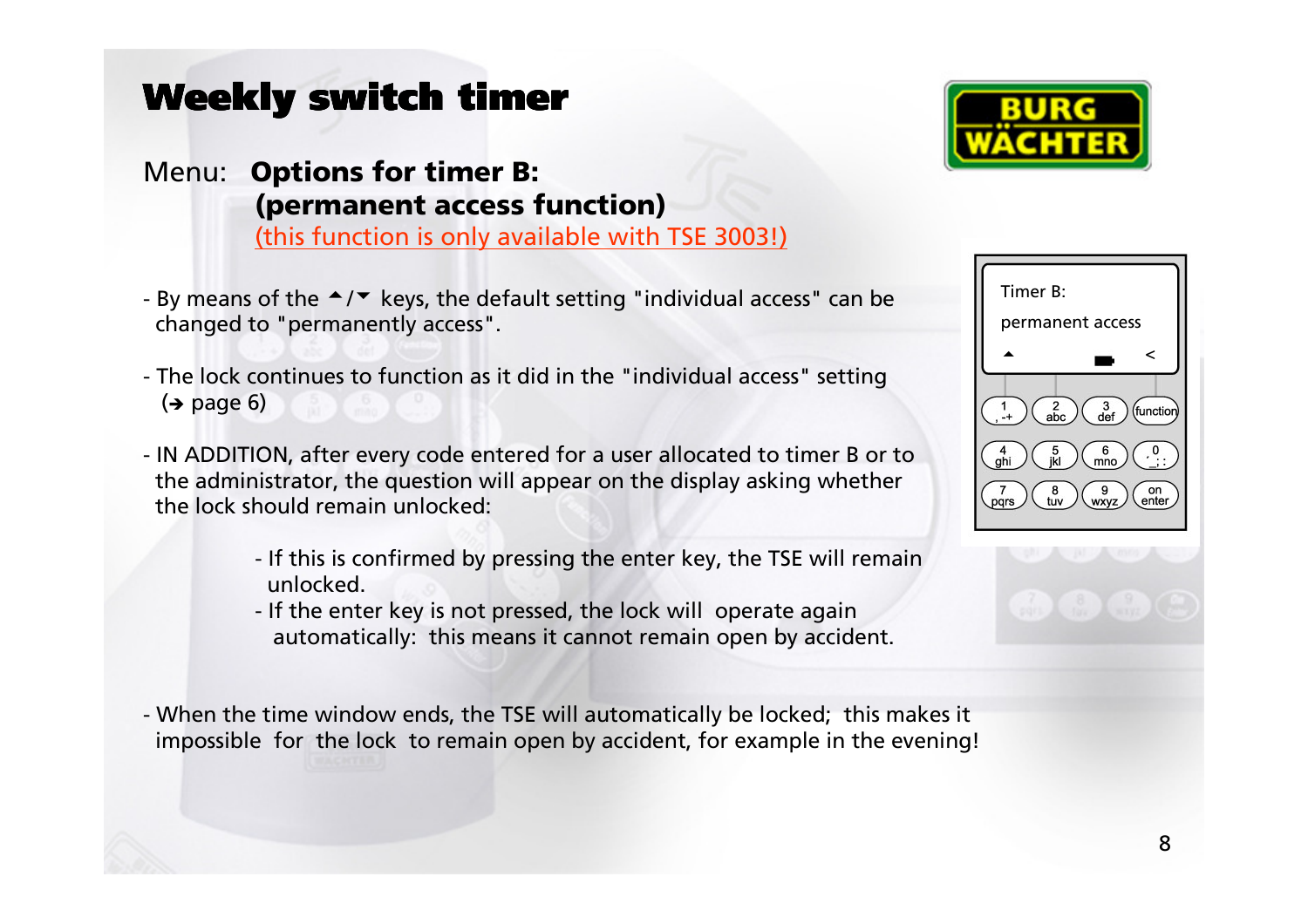

#### • Example of the programming of the permanent access functionArchitects office:(this function is only available with TSE 3003!)

| Owner:<br>(=Administrator) | Not allocated to any timer, unlimited access.<br>Within the time window defined by timer B, he can<br>activate the permanent access function, e.g. after the<br>office is opened in the morning, the door can be left |                                                                                                                        | No. 2 Days: FR<br>07:00<br>ON: HM<br>08:59<br>OFF: HM                                       |
|----------------------------|-----------------------------------------------------------------------------------------------------------------------------------------------------------------------------------------------------------------------|------------------------------------------------------------------------------------------------------------------------|---------------------------------------------------------------------------------------------|
|                            | permanently open for visitors.                                                                                                                                                                                        |                                                                                                                        | $\frac{3}{\text{def}}$                                                                      |
| Staff:                     | Time window 1:<br>Time window 2:<br>Time window 3:                                                                                                                                                                    | Allocated to timer B (can activate permanent access):<br>$Mo - Fr$ , 9-16 hours<br>Fr, 7-8:59 hours<br>Sa, 8-10 hours  | 6<br>$\frac{5}{ k }$<br>$\frac{4}{ghi}$<br>mno<br>on<br>enter<br>pqrs<br>tuv<br><b>WXVZ</b> |
| <b>Cleaners:</b>           | Time window 1:<br>Time window 2:<br>Time window 3:                                                                                                                                                                    | Allocated to timer A (only individual access possible):<br>$Mo - Fr, 9-10 hours$<br>Tu, 16-17 hours<br>Fr, 16-18 hours |                                                                                             |

Please observe the information on page 7 about the programming of overlapping

time windows.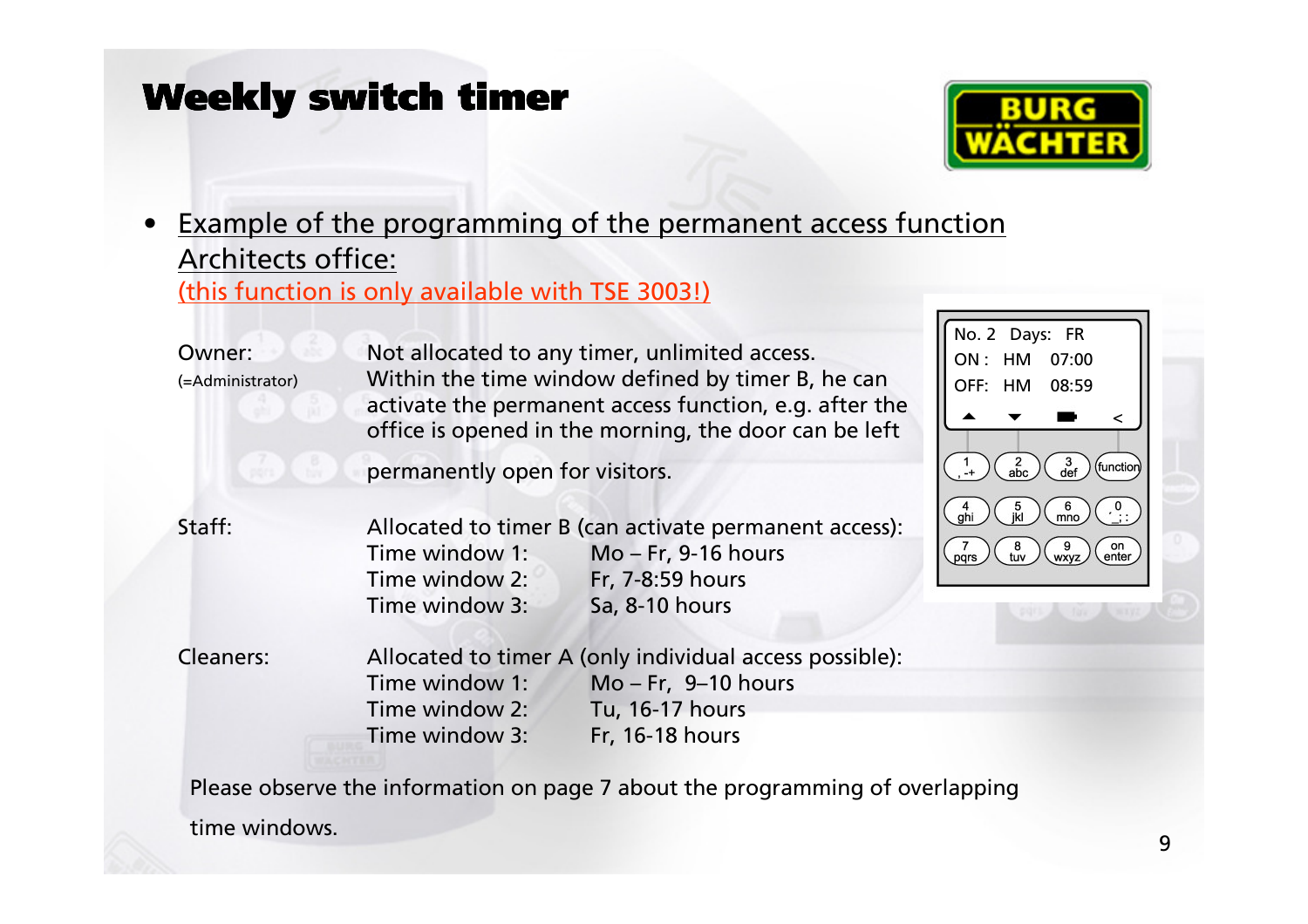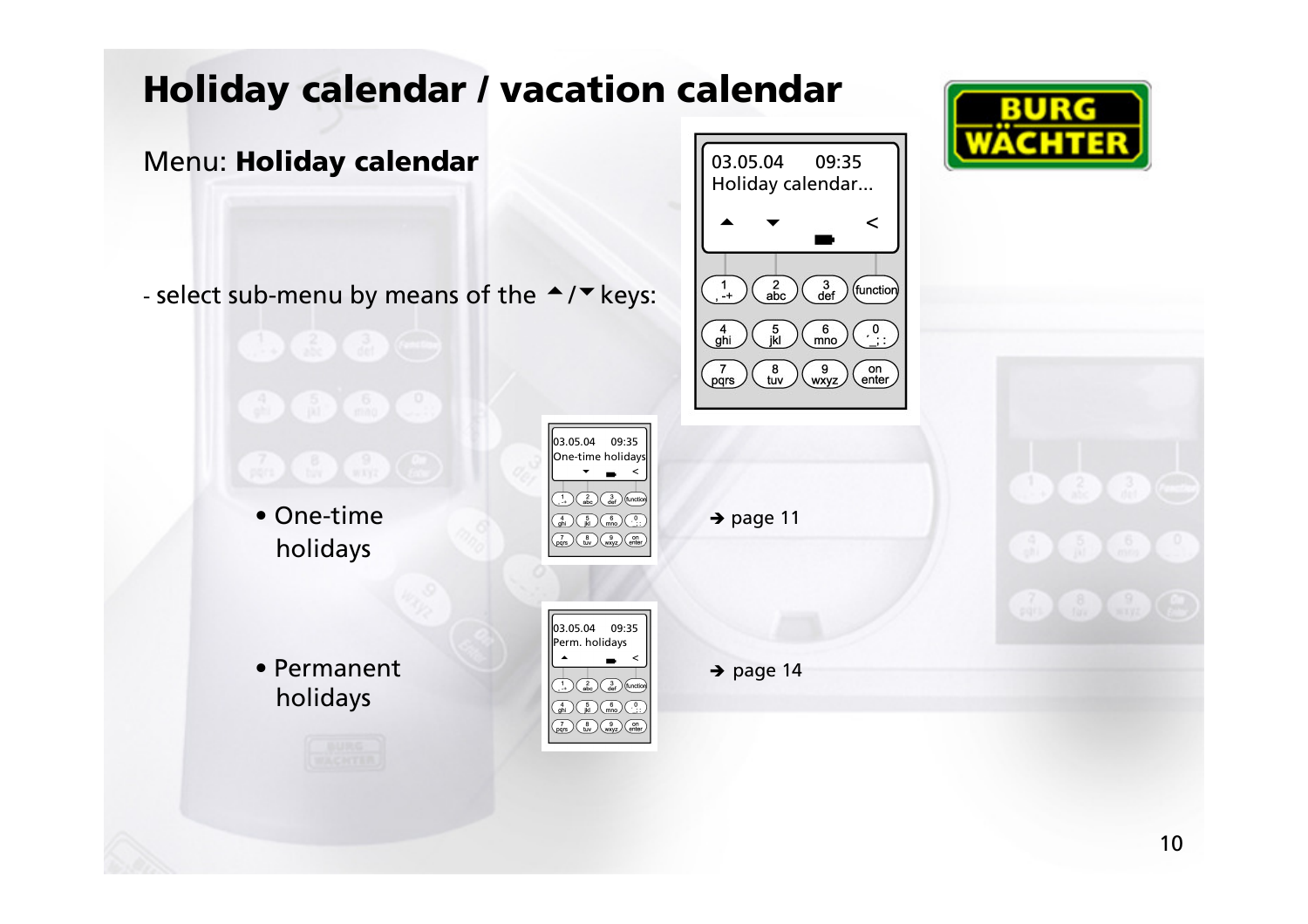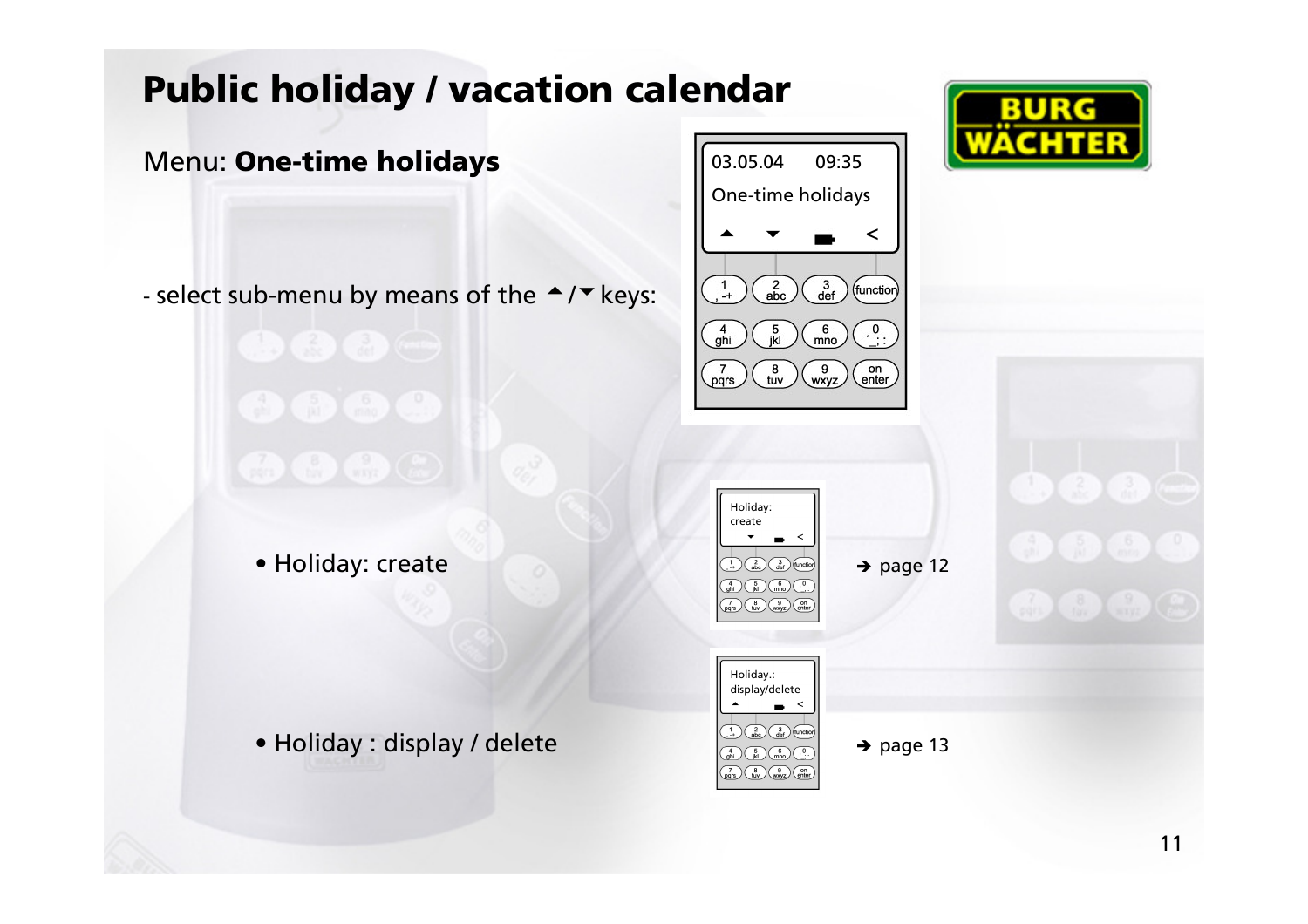# Public holiday / vacation calendar

#### Menu: **Holiday: create**

- On the programmed public holidays / vacations, the lock remains closed for visitors who are allocated to timer A or to timer B. This does not apply to any other visitor or to the administrator.
- Up to 20 public holiday entries are possible (e.g. 13 one-time public holiday + 7 permanent public holidays).
- One-time holidays are variable, e.g. Easter or a summer vacation. After they have expired they are deleted automatically.
- A public holiday can cover a single day, such as Late summer holiday:

| e.g. Late summer holiday  | OFF: | <b>DMY</b> | 30.08.04 |
|---------------------------|------|------------|----------|
| (on the $30th$ August 04) | ON:  | <b>DMY</b> | 31.08.04 |

- A public holiday can also cover a period of several days:

| e.g. Easter                           | OFF: | <b>DMY</b> | 09.04.04 |
|---------------------------------------|------|------------|----------|
| $(9th$ to 13 <sup>th</sup> April 04)  | ON:  | <b>DMY</b> | 14.04.04 |
| e.g. summer vacation                  | OFF: | <b>DMY</b> | 09.08.04 |
| $(9th$ to 27 <sup>th</sup> August 04) | ON:  | <b>DMY</b> | 28.08.04 |





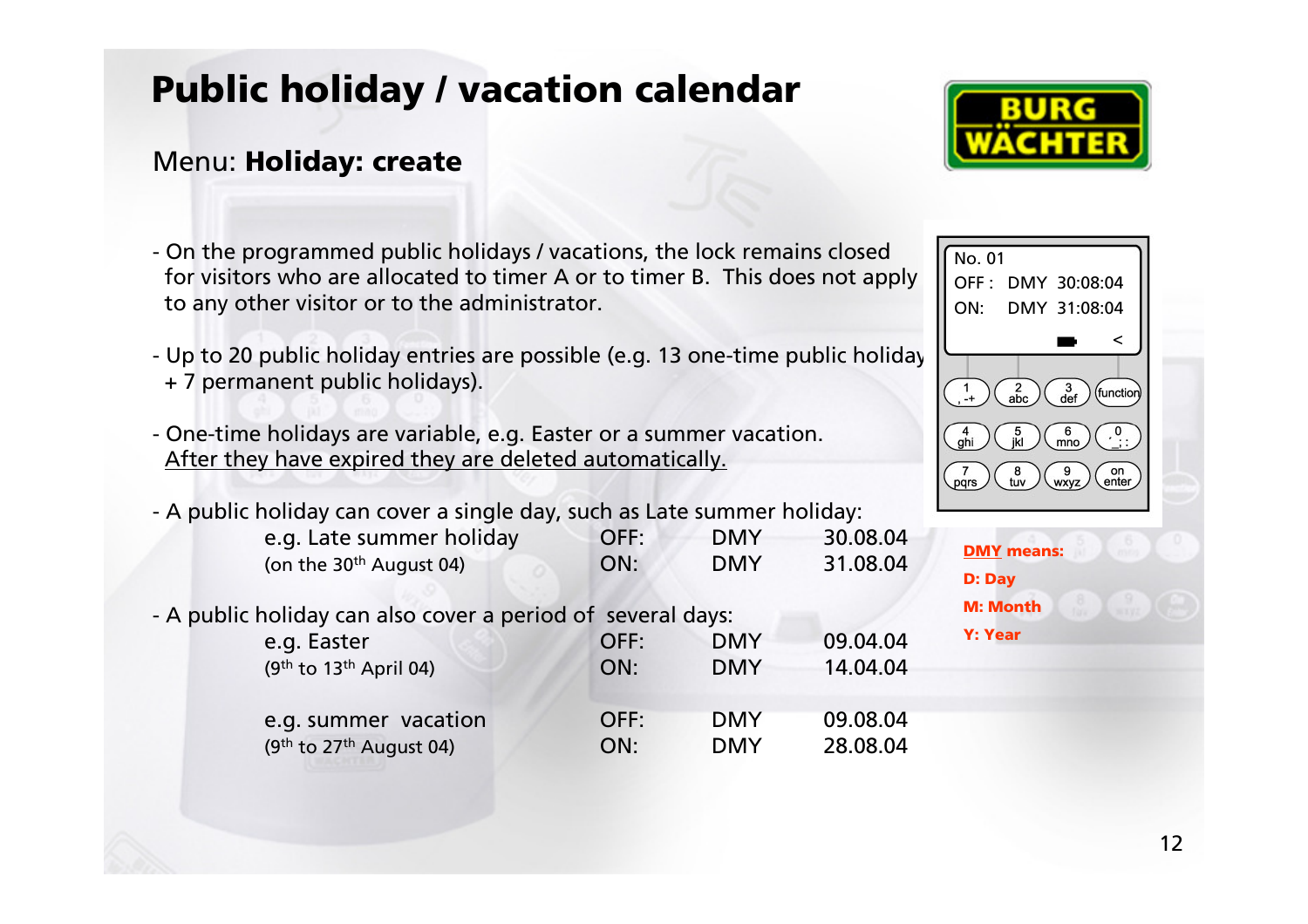## Holiday / vacation calendar



#### Menu: One-time holidays: display / delete

- All entries can be viewed here and, if applicable, be deleted.

- To do this, select the one-time holiday to be deleted by means of the $\blacktriangle$  / $\blacktriangledown$  keys and then delete by pressing the ON key

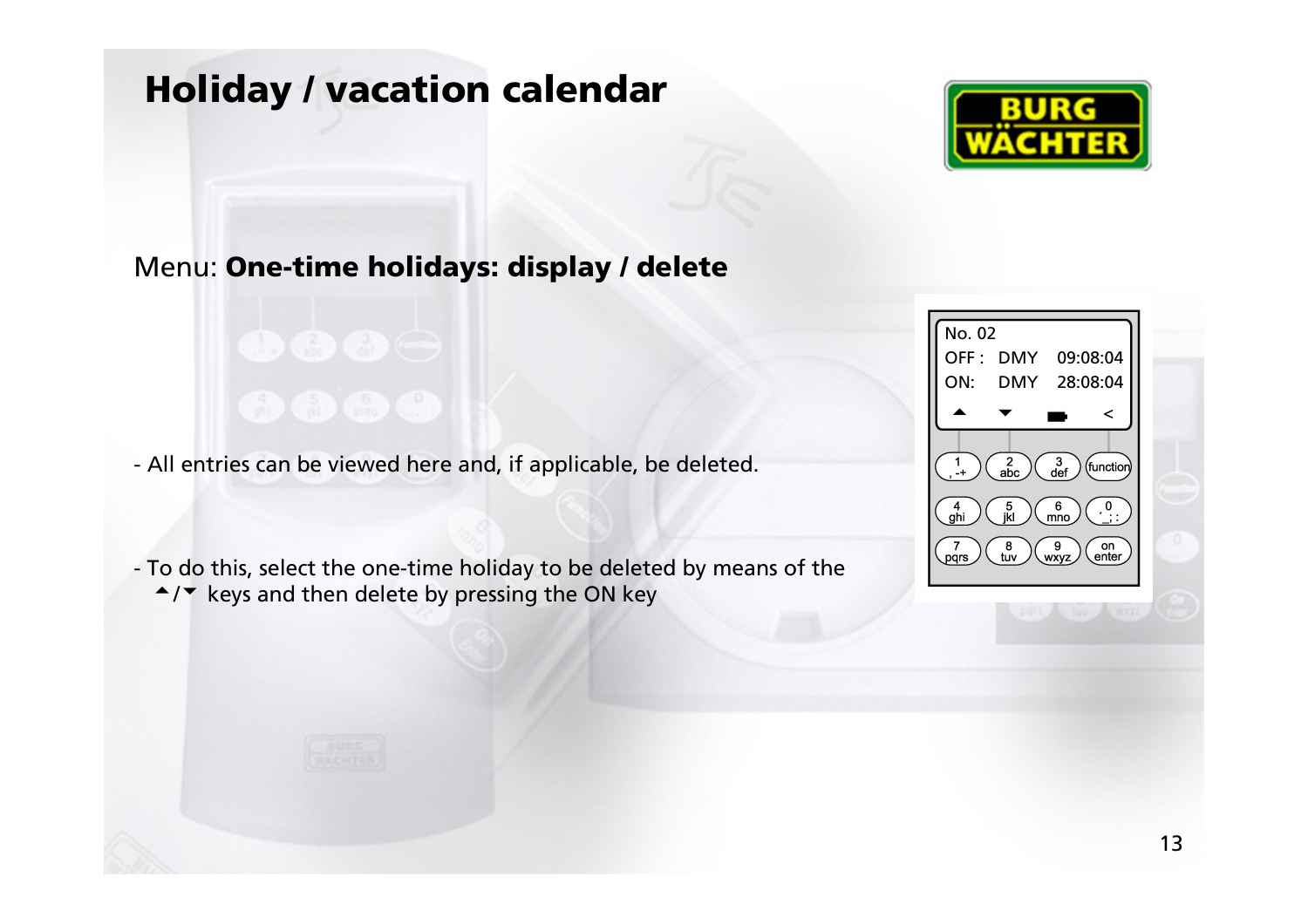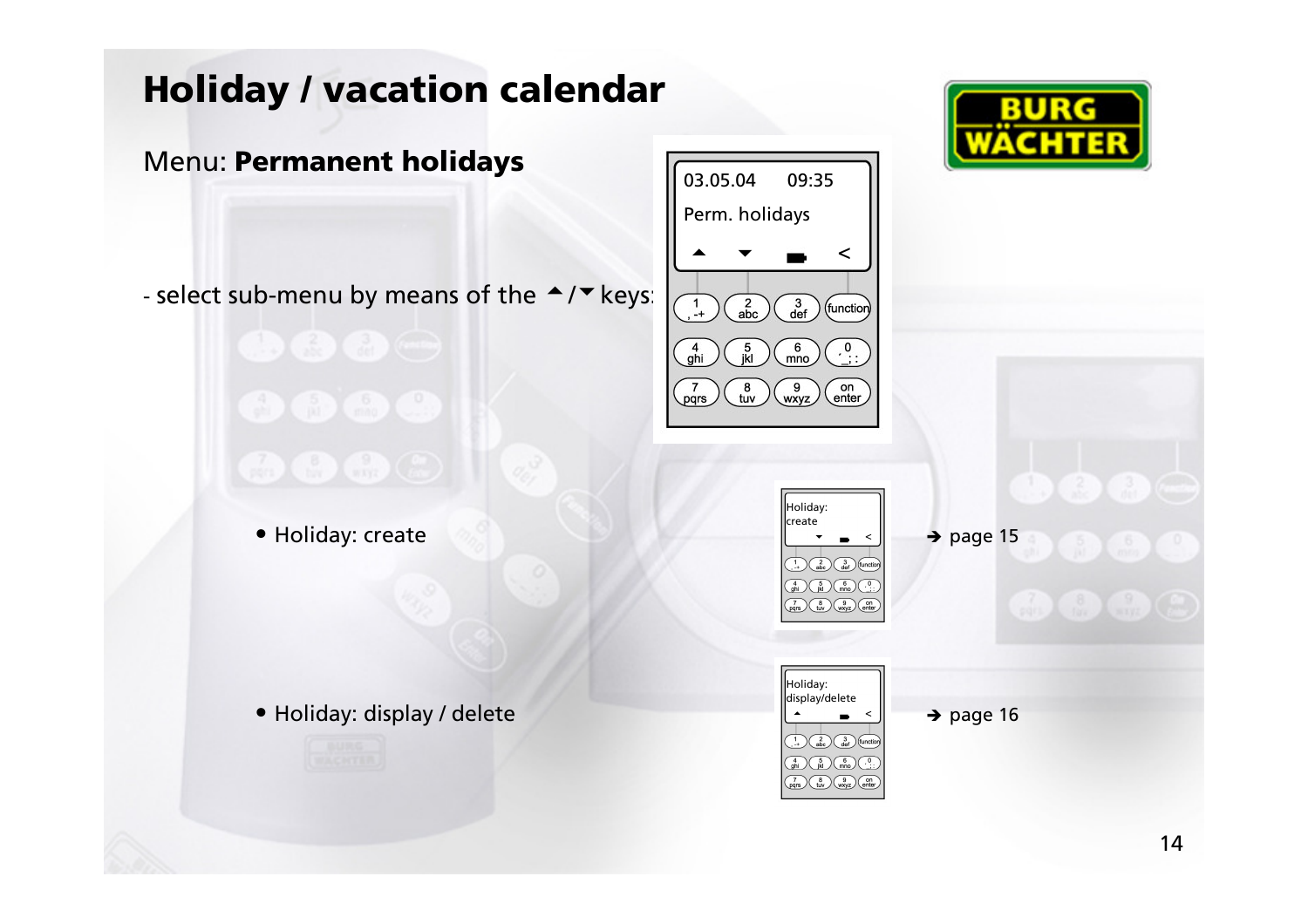# Public holiday / vacation calendar

#### Menu: Permanent public holidays: create

- On the programmed public holidays / vacations, the lock remains closed for visitors who are allocated to timer A or timer B. This does not applyto any other visitor or to the administrator.
- Up to 20 public holiday entries are possible (e.g. 9 one-time public holidays + 11 permanent public holidays).
- Permanent holidays are fixed on a particular date, e.g. New Year or Christmas. They are copied to the subsequent years and do not needto be re-programmed year after year.
- When programming permanent holidays, the year is not entered.





- A public holiday can cover a single day:

| OFF: | <b>DM</b> | 01.01                                                     |
|------|-----------|-----------------------------------------------------------|
| ON:  | <b>DM</b> | 02.01                                                     |
|      |           |                                                           |
|      |           |                                                           |
| OFF: | <b>DM</b> | 25.12                                                     |
| ON:  | <b>DM</b> | 02.01                                                     |
|      |           | A public holiday can also cover a period of several days: |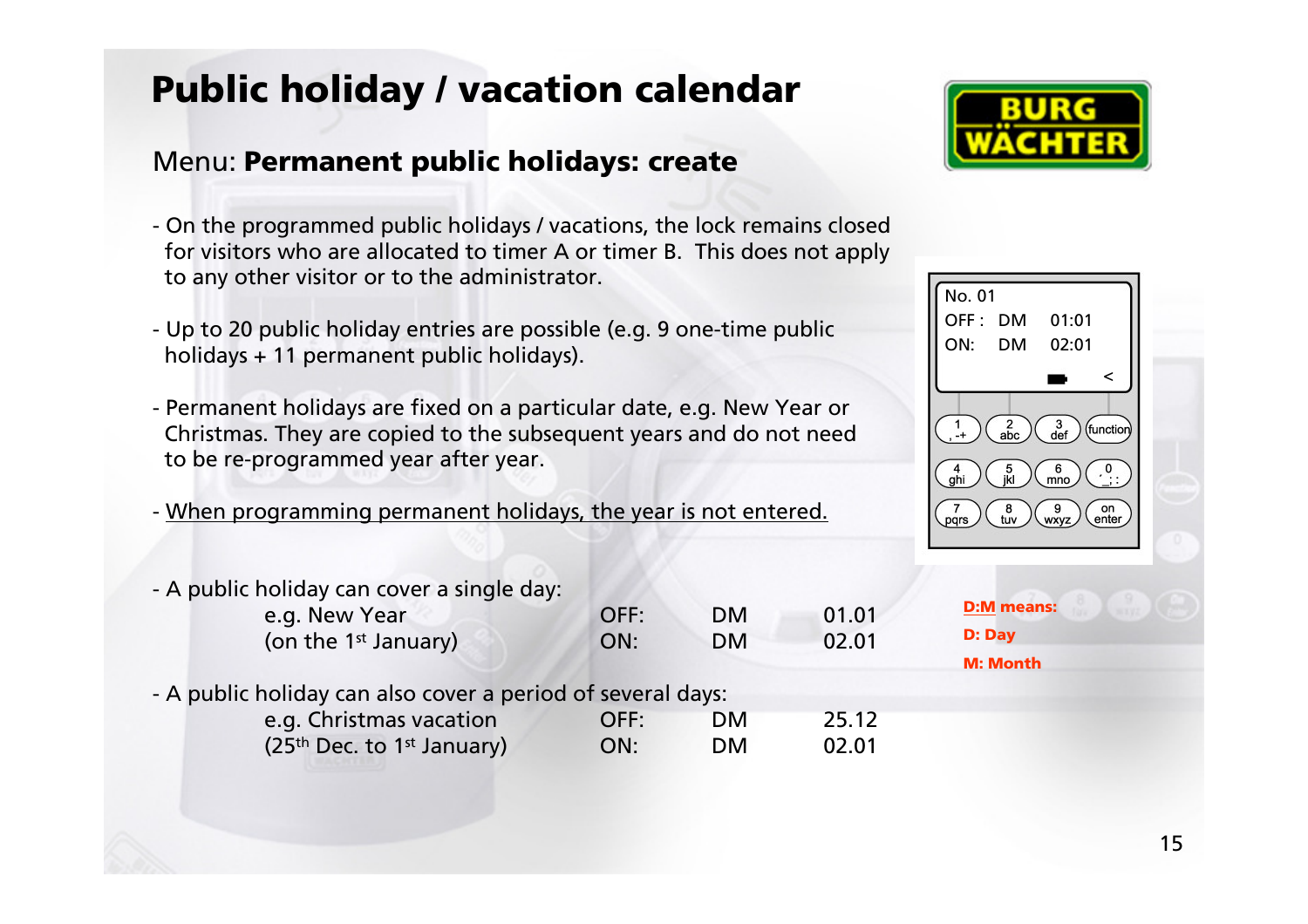# Public holiday / vacation calendar



#### Menu: Permanent holidays: display / delete

- All entries can be viewed here and, if applicable, be deleted.

- To do this, select the one-time holiday to be deleted by means of the  $\blacktriangle/\blacktriangledown$  keys and then delete by pressing the ON key.

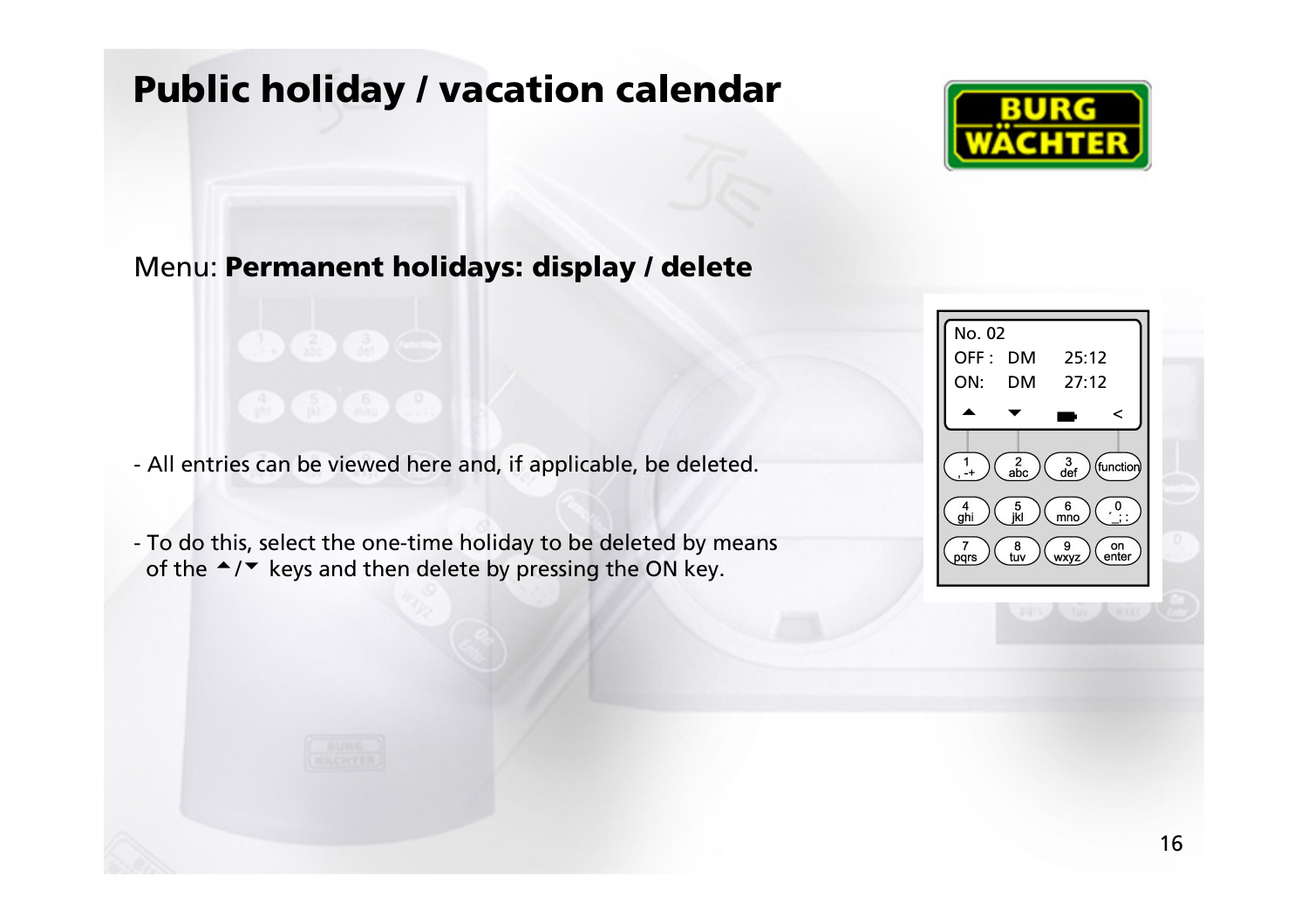## Opening delay function

#### Menu: Opening delay

- The opening delay function prevents immediate opening, e.g. to protect against robberies.
- The delay applies to all the users including the administrator; it can only be created or modified by the administrator.
- After the first code has been entered, the programmed delay is counted down; afterwards, the code must be entered once again; the authorisedperson has 5 min time for this (this period cannot be modified). If 5 minutes pass without the code being entered again, the entireprocedure must be repeated.
- Delays between 00 s and 99 s can be programmed. A delay of 00 means that the opening delay is not active.



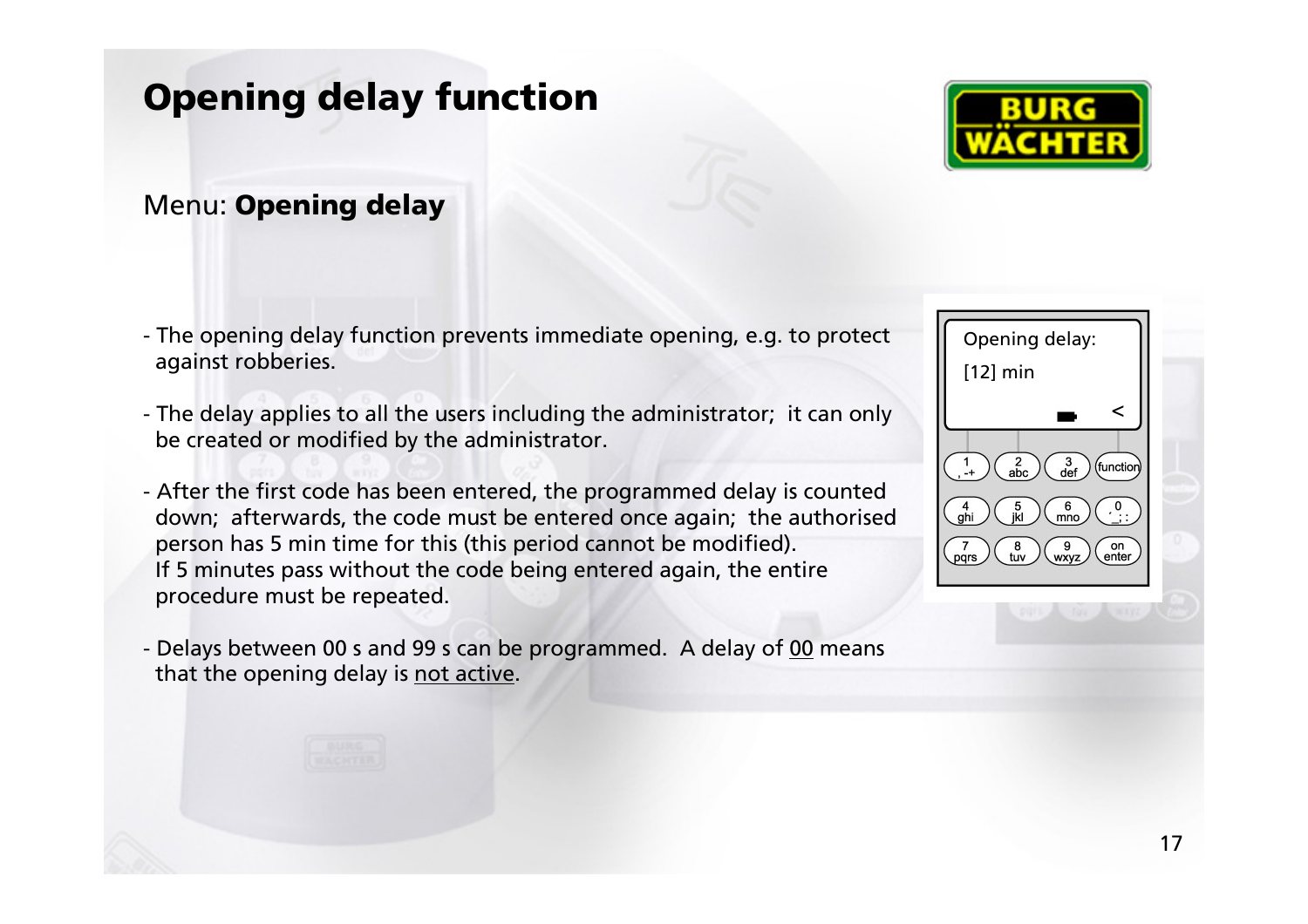## Clock calibration

#### Menu: Clock calibration





#### - <u>Example</u>:

measured deviation:

 $\sim$  0  $\sim$  +  $+$  1 min (= 60 sec) in 90 days

this results in a correction factor of

 $60$  sec / 90 days =  $-0.7$  seconds per day

#### - Input: Input: select the sign by means of the  $\rightarrow/\rightarrow$  keys and then enter the calculated correction value calculated correction value.

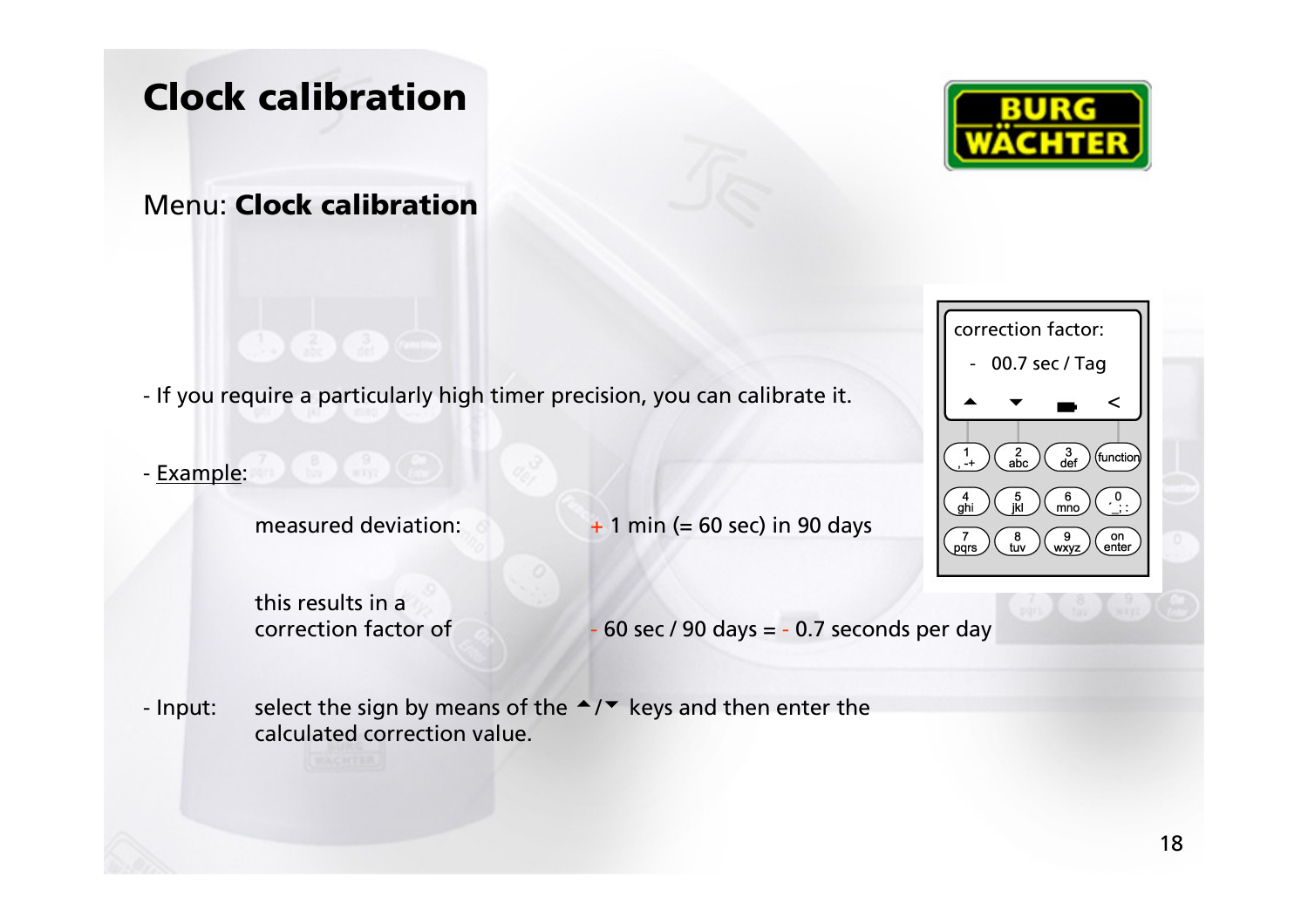# Change-over summer time / winter time



#### Menu: Summertime

- The timers can automatically change over to summer time or to winter time.
- This function can be activated by means of the  $\blacktriangle$ / $\blacktriangledown$  keys:



CEST: function is activated

OFF: function is deactivated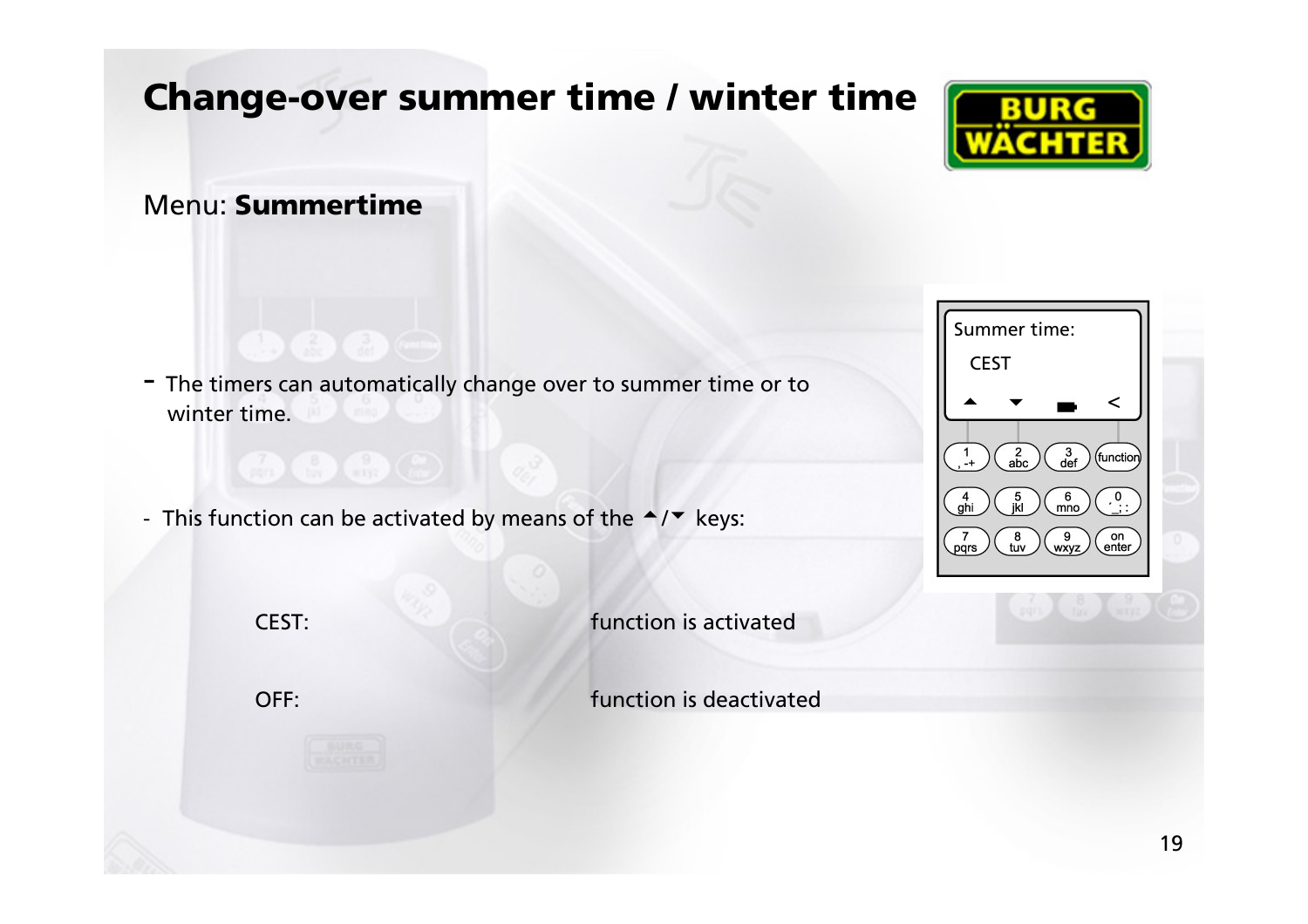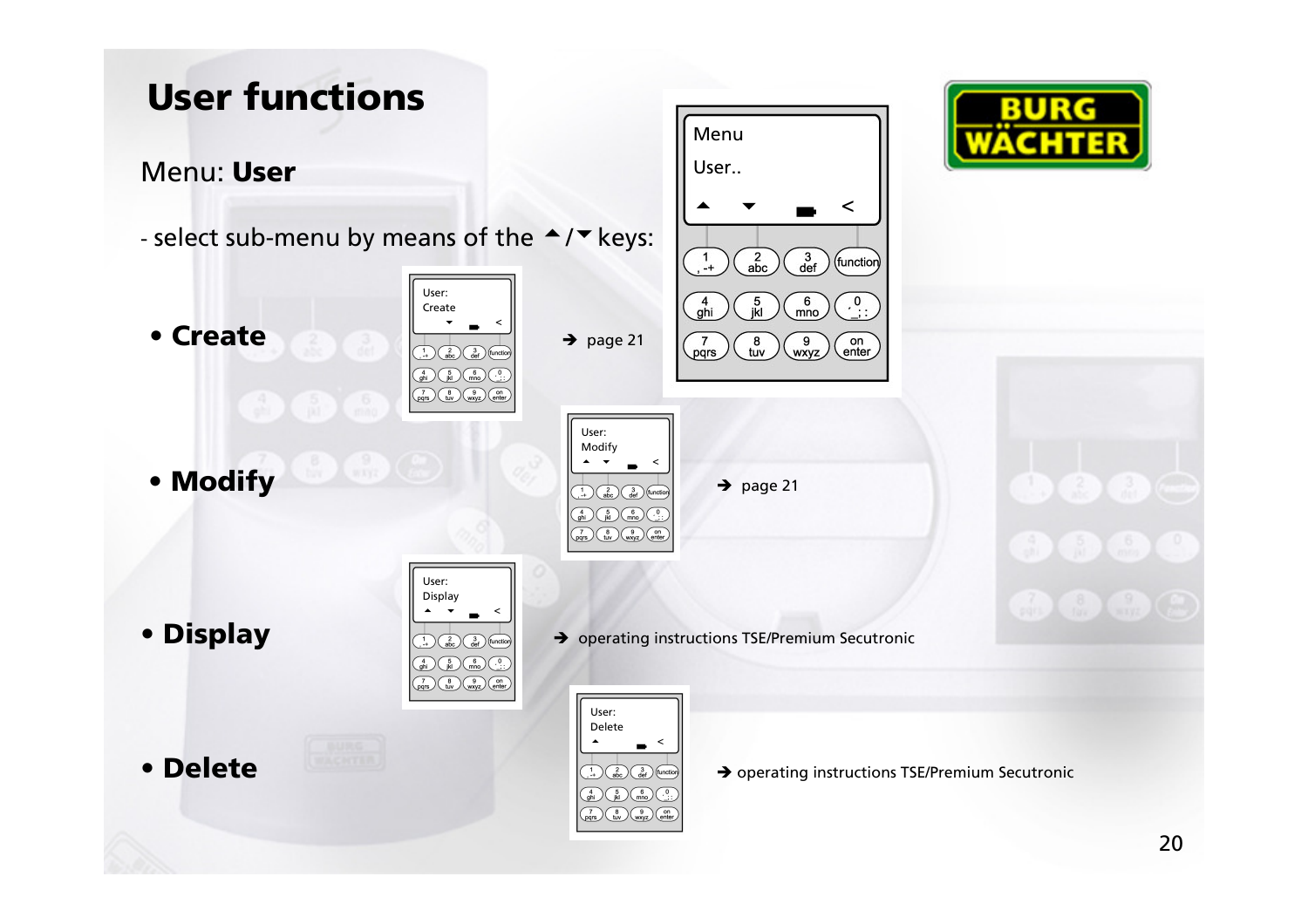# Create user/edit user

#### Menu: Create user/edit user

- in the first line the user name can be entered.





- in the second line, the following access rights can be determined:
	- 1 : access authorisation alone
	- 0 : access denied
	- 1/2 : access only allowed together with a further person
	- 1/3 : access only allowed together with two further persons
	- ADMI : access and programming authorisation
- in the 2<sup>nd</sup> line on the right the user can be allocated to a weekly timer:  $\rightarrow$  page 6
- 

- A: timer A B: timer B -: not allocated to a timer
- in the 3 $^{\text{rd}}$  line, the user is allocated a code

Example: C Koenig has access authorisation alone (1), isallocated to weekly timer B and has the access code 987654

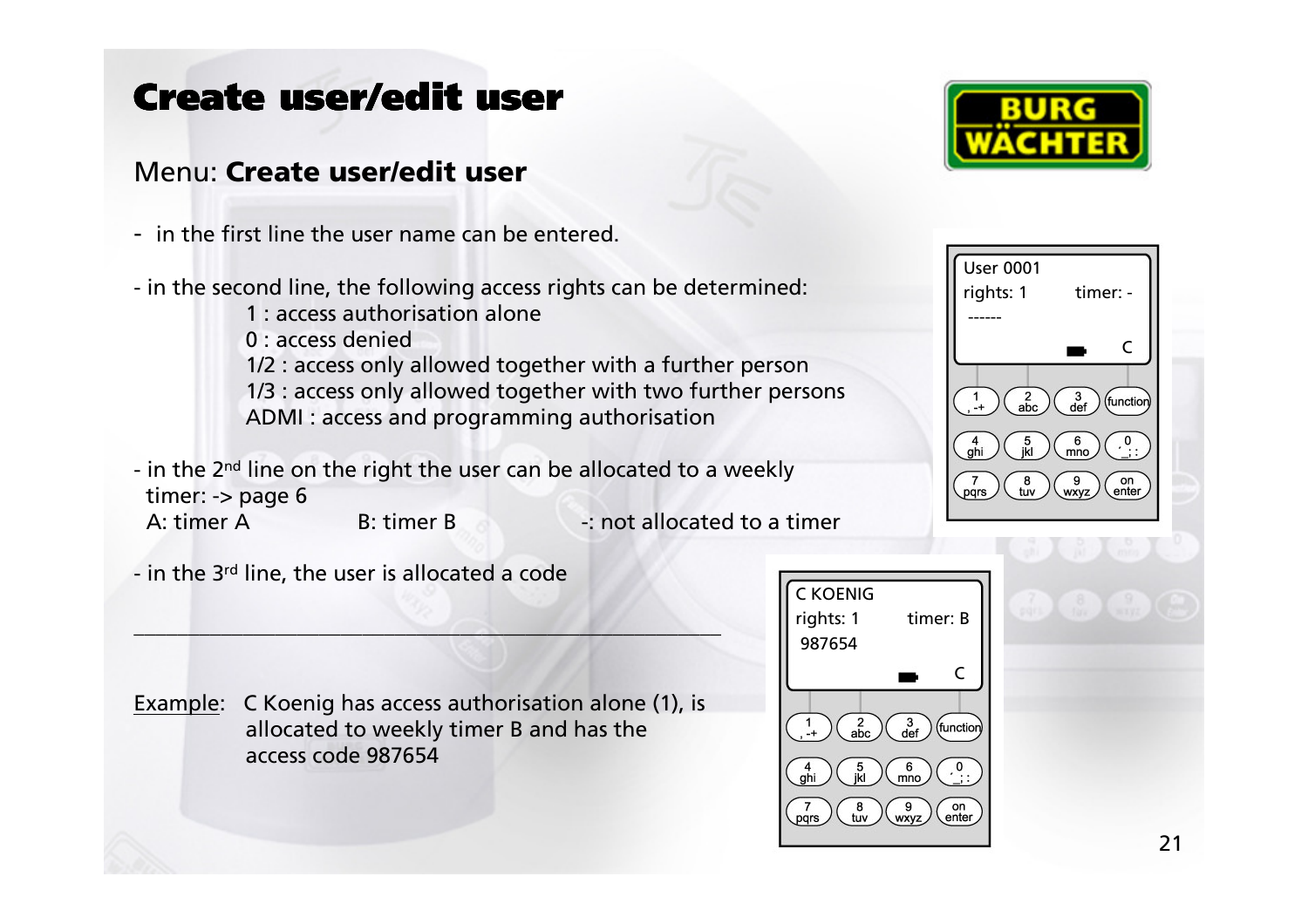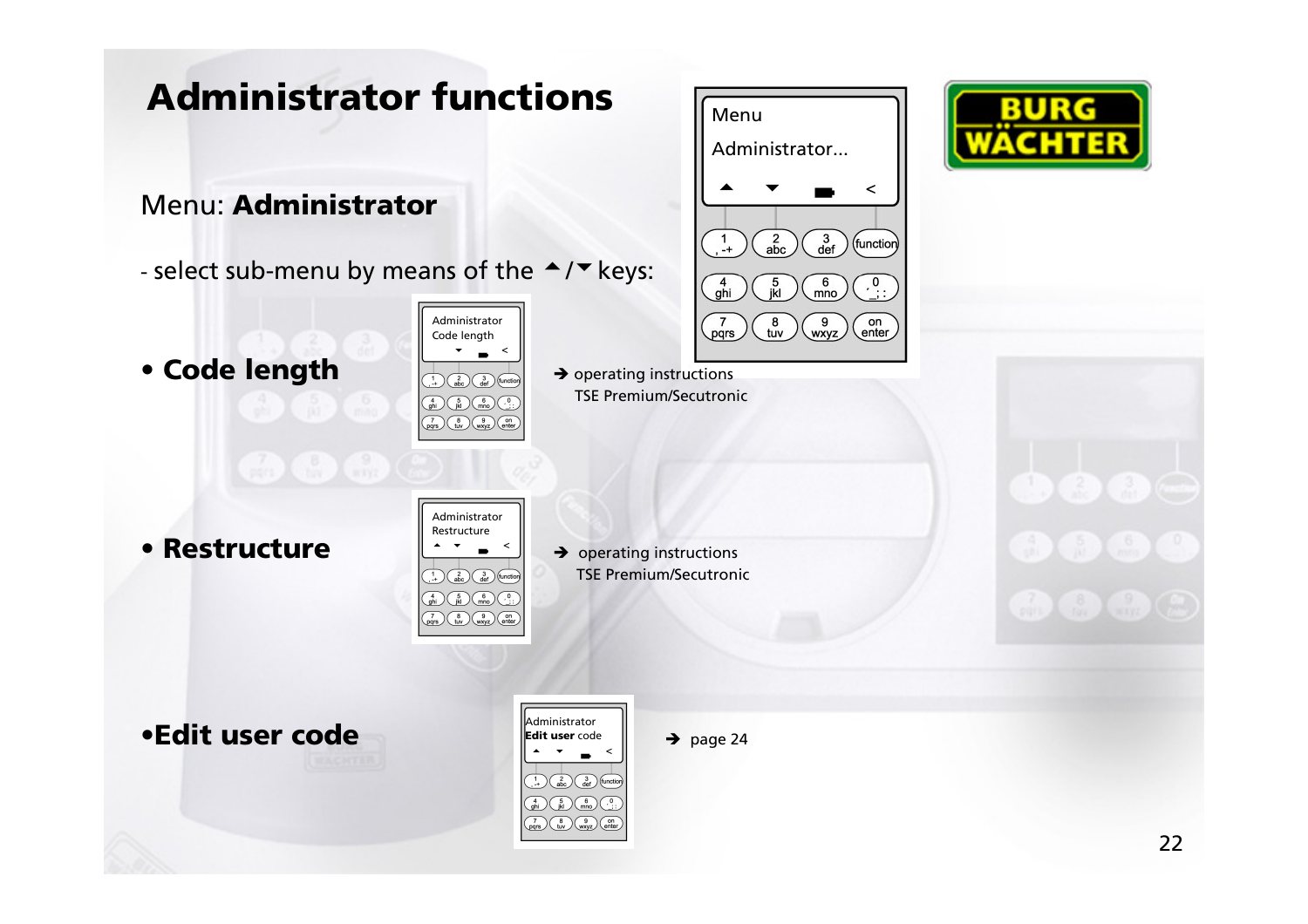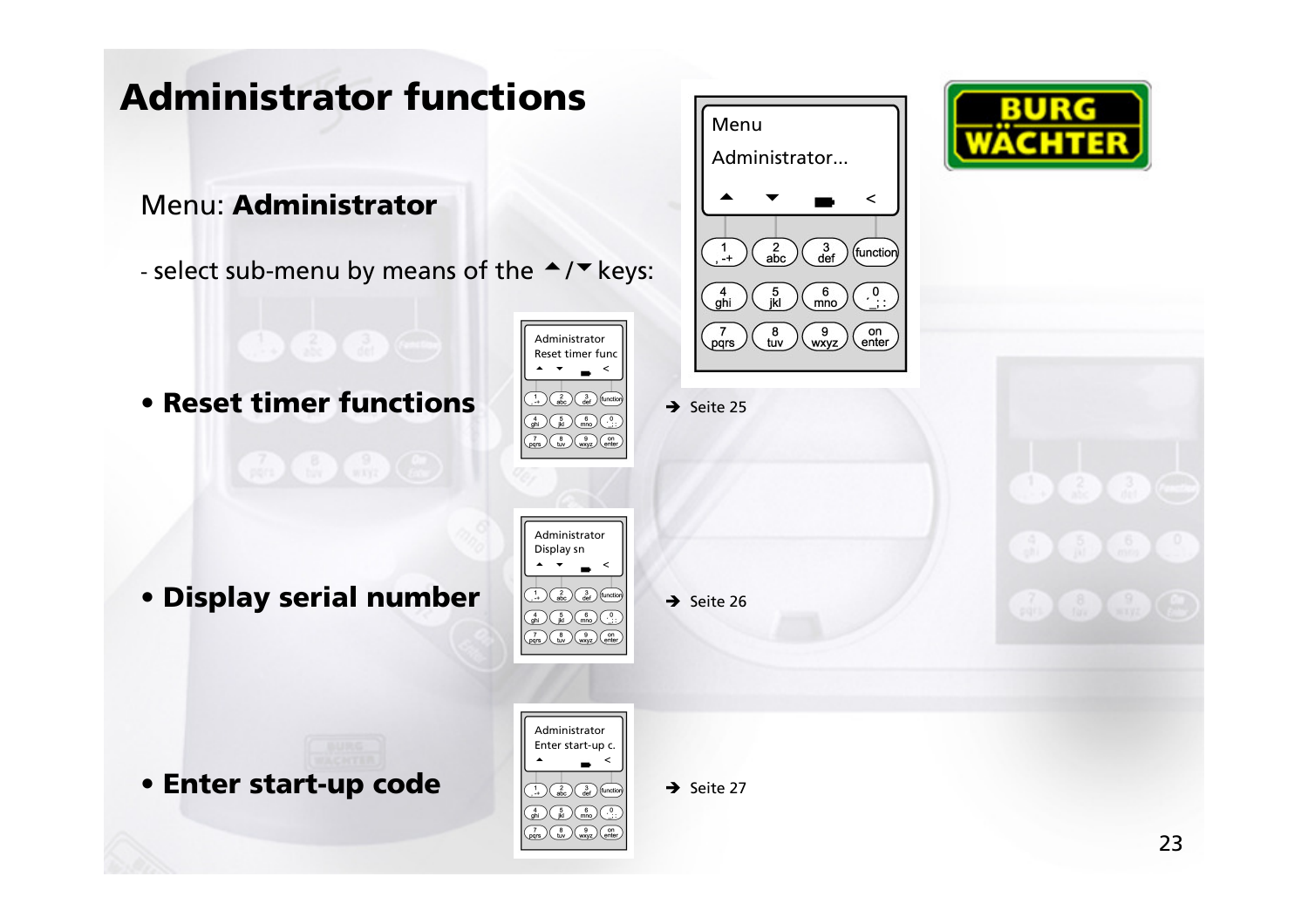## Code modification by user is authorised



#### Menu: Code modification

- Here the administrator defines whether the users may edit their access code themselves:

- select by means of the  $\blacktriangle/\blacktriangledown$  keys:

Yes: The users may edit their access code themselves.

No: Only the administrator may edit the access code of the users.

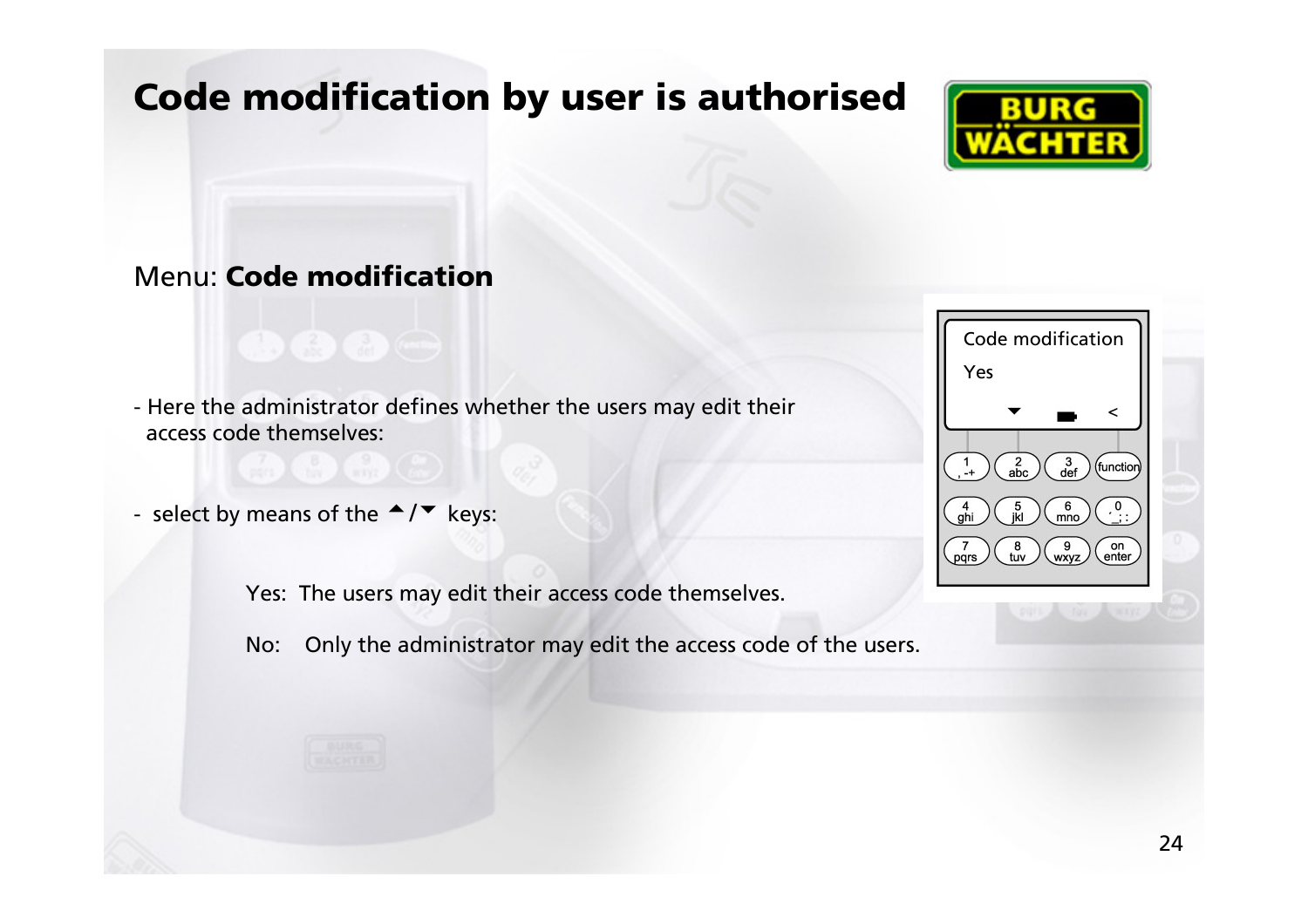### Reset timer functions



#### Menu: Reset timer functions

- By means of this function, the administrator can very quickly and easily delete <u>all</u> the entries in the weekly timer, the public holiday calendar or the opening delay.
- WARNING: All entries will be irrevocably deleted!
- Please note: After the reset, all users who are allocated to a timer andtherefore only have limited access will gain an unlimited access right!

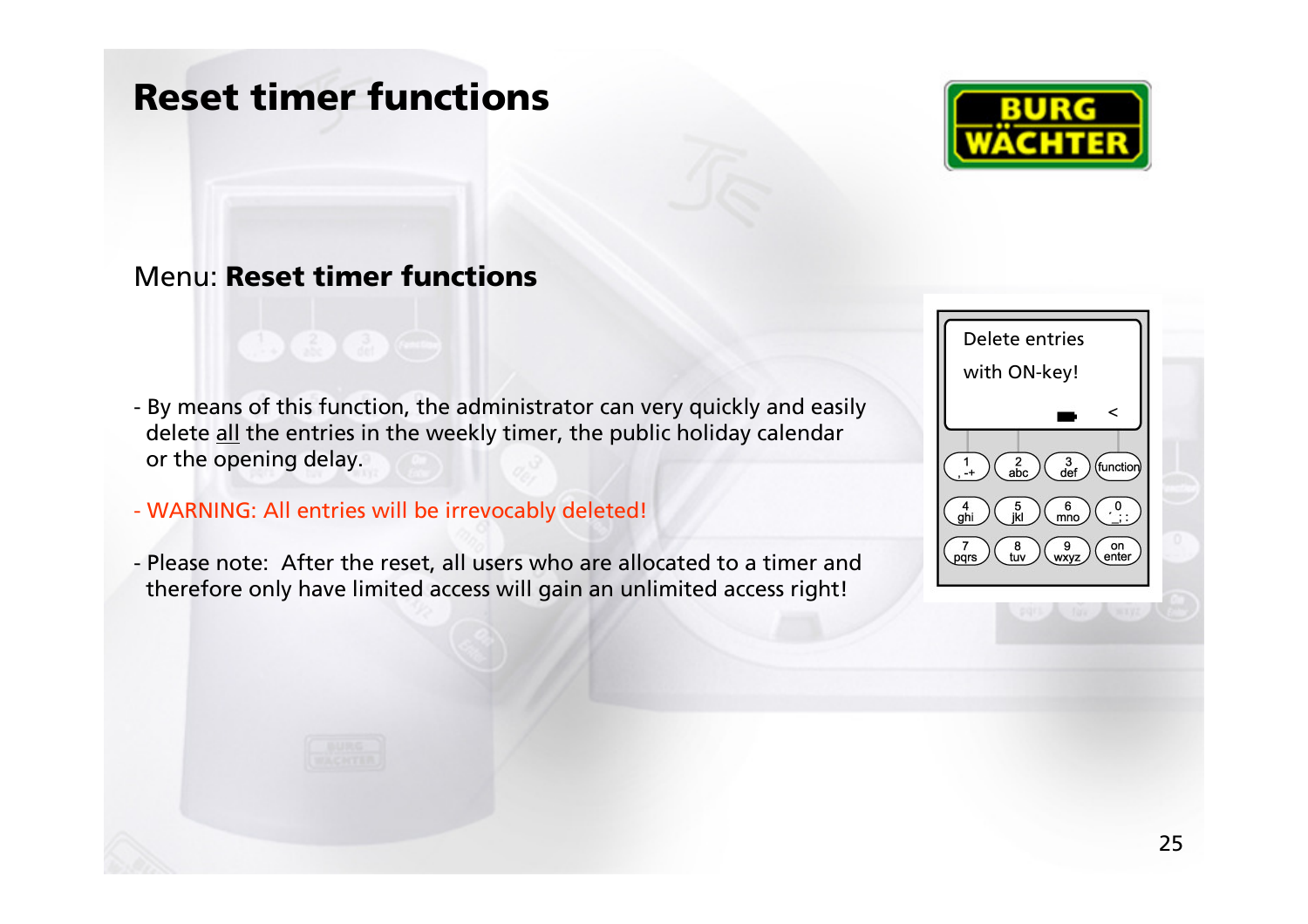### Display serial number



#### Menu: Display Serial number

- Here the serial number of the lock can be requested.

- This serial number is required for requesting the start-up code for releasing the additional functions "weekly timer", "holiday calendar"and "opening delay" (also see page 27: menu input start-up code).

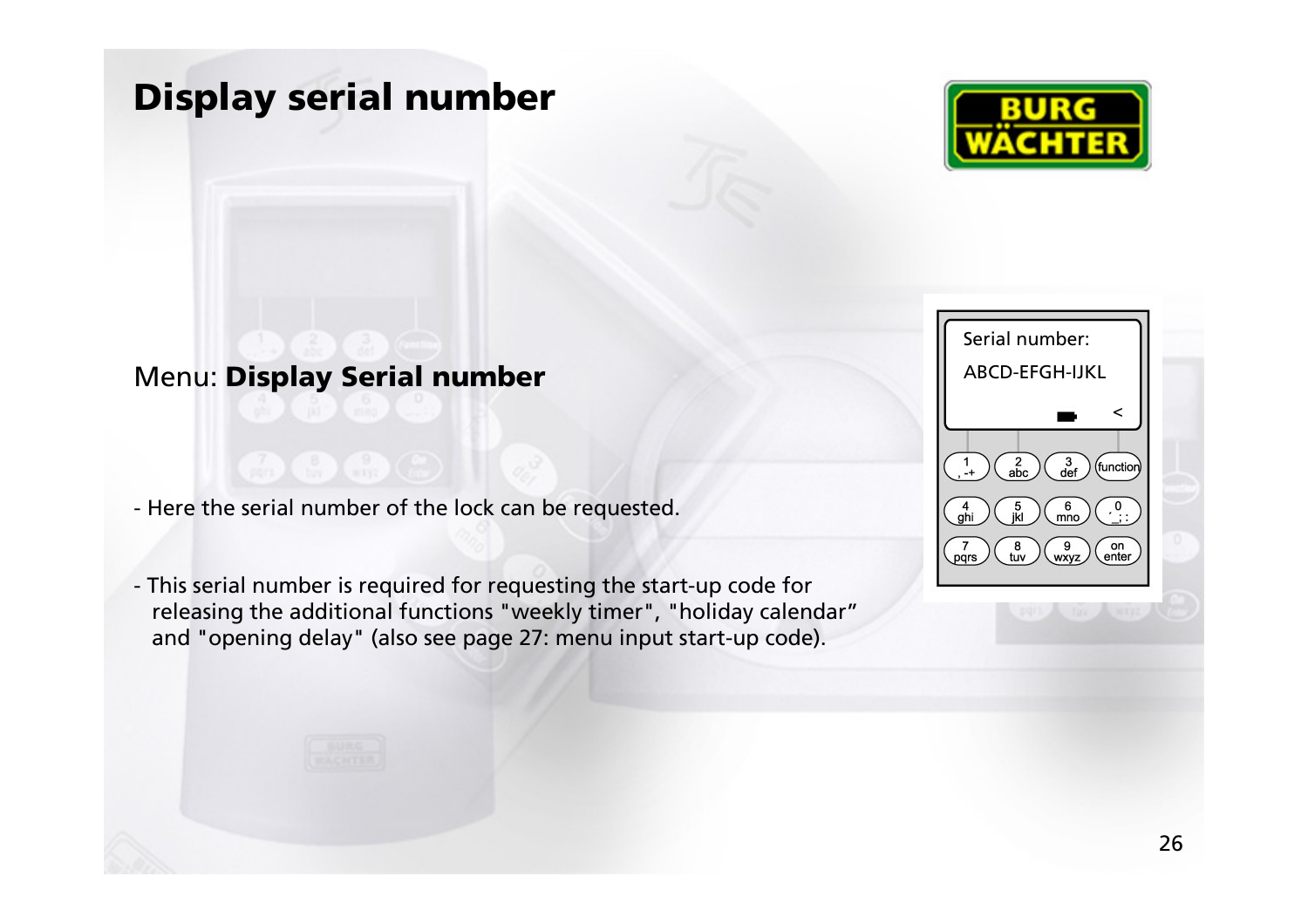Input Licence key



#### Menu: Input Licence key

- The additional functions "weekly timer", "holiday calendar"and "opening delay" can be released later.

- To do this, please re-call the serial number of the lock, as describedon page 26, and tell it to your retailer.

- For releasing the additional functions, the start-up codemust be entered.